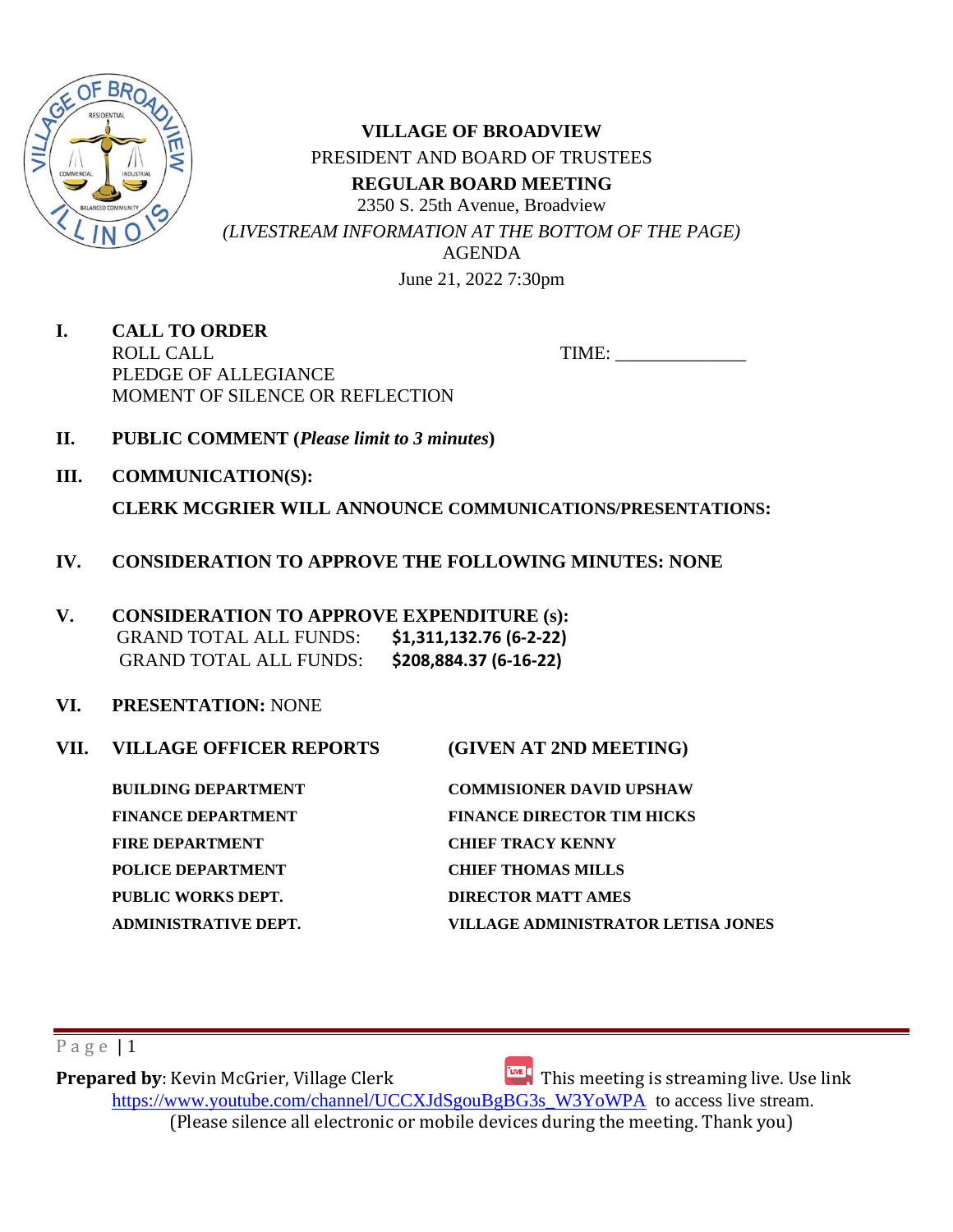## **VIII. OLD BUSINESS: NONE**

## **IX. NEW BUSINESS:**

- **A. A MOTION TO AUTHORIZE THE BOARD OF FIRE AND POLICE COMMISSIONERS TO PROCEED WITH THE HIRING OF SEAN V. McILVENNY AS A POLICE OFFICER FOR THE POLICE DEPARTMENT OF THE VILLAGE OF BROADVIEW, ILLINOIS.**
- **B. A MOTION TO AUTHORIZE THE BOARD OF FIRE AND POLICE COMMISSIONERS TO PROCEED WITH THE HIRING OF GUILLERMO ANAYA, JR. AS A POLICE OFFICER FOR THE POLICE DEPARTMENT OF THE VILLAGE OF BROADVIEW, ILLINOIS.**
- **C. A RESOLUTION AUTHORIZING THE VILLAGE PRESIDENT TO ENTER INTO A CERTAIN MEMORANDUM OF UNDERSTANDING WITH THE CROSS-COMMUNITY CLIMATE COLLABORATIVE ("C4") AS A MUNICIPAL PARTNER OF WEST SUBURBAN COOK TO COOPERATE AND COLLABORATE RELATED TO GREENHOUSE GAS ("GHG") EMISSIONS REDUCTIONS, EQUITY, AND SUSTAINABILITY GOALS..**
- **D. A RESOLUTION AUTHORIZING AND APPROVING EXPENSES RELATED TO THE VILLAGE PRESIDENT'S ATTENDANCE AT THE NATIONAL BLACK CAUCUS LOCAL ELECTED OFFICIAL ("NBC-LEO") SUMMER CONFERENCE FOR THE VILLAGE OF BROADVIEW, COUNTY OF COOK, STATE OF ILLINOIS.**
- **E. AN ORDINANCE OF THE VILLAGE OF BROADVIEW, COOK COUNTY, ILLINOIS, GRANTING A SPECIAL USE TO VILLAGE OPS. INC., FOR OPERATION OF AN ADULT USE CANNABIS DISPENSARY ON THE PROPERTY LOCATED AT 1516 ROOSEVELT ROAD, BROADVIEW, ILLINOIS.**
- **F. AN ORDINANCE OF THE VILLAGE OF BROADVIEW, COOK COUNTY, ILLINOIS, GRANTING A VARIATION TO CHAPTER 3 OF ITS ZONING CODE REGARDING A HEIGHT VARIATION AND FRONT AND SIDE YARD SETBACKS IN THE VILLAGE'S O/I OFFICE/INDUSTRIAL DISTRICTS (1817 BEECH STREET)..**
- **G. CONSIDERATION OF AN APPLICATION FOR A BUSINESS LICENSE REQUESTED BY BROADVIEW MINUTEMEN, LLC, AT 2319 ROOSEVELT ROAD TO OPERATE IN THE VILLAGE OF BROADVIEW, COUNTY OF COOK, STATE OF ILLINOIS.**

P a g e | 2

**Prepared by**: Kevin McGrier, Village Clerk This meeting is streaming live. Use link [https://www.youtube.com/channel/UCCXJdSgouBgBG3s\\_W3YoWPA](https://url.emailprotection.link/?bH1bmLuRP-9egfczNVLB6hb63GrVthrlQktmbLWCdnlWKtnqH_0My5vSConz-6IiWogulnQhcpjgSqn2pH3l8LnPX0oiVvrZUMgXhY5wbjZLAorLvVtxbK5Q_fJ98SdOZ) to access live stream. (Please silence all electronic or mobile devices during the meeting. Thank you)